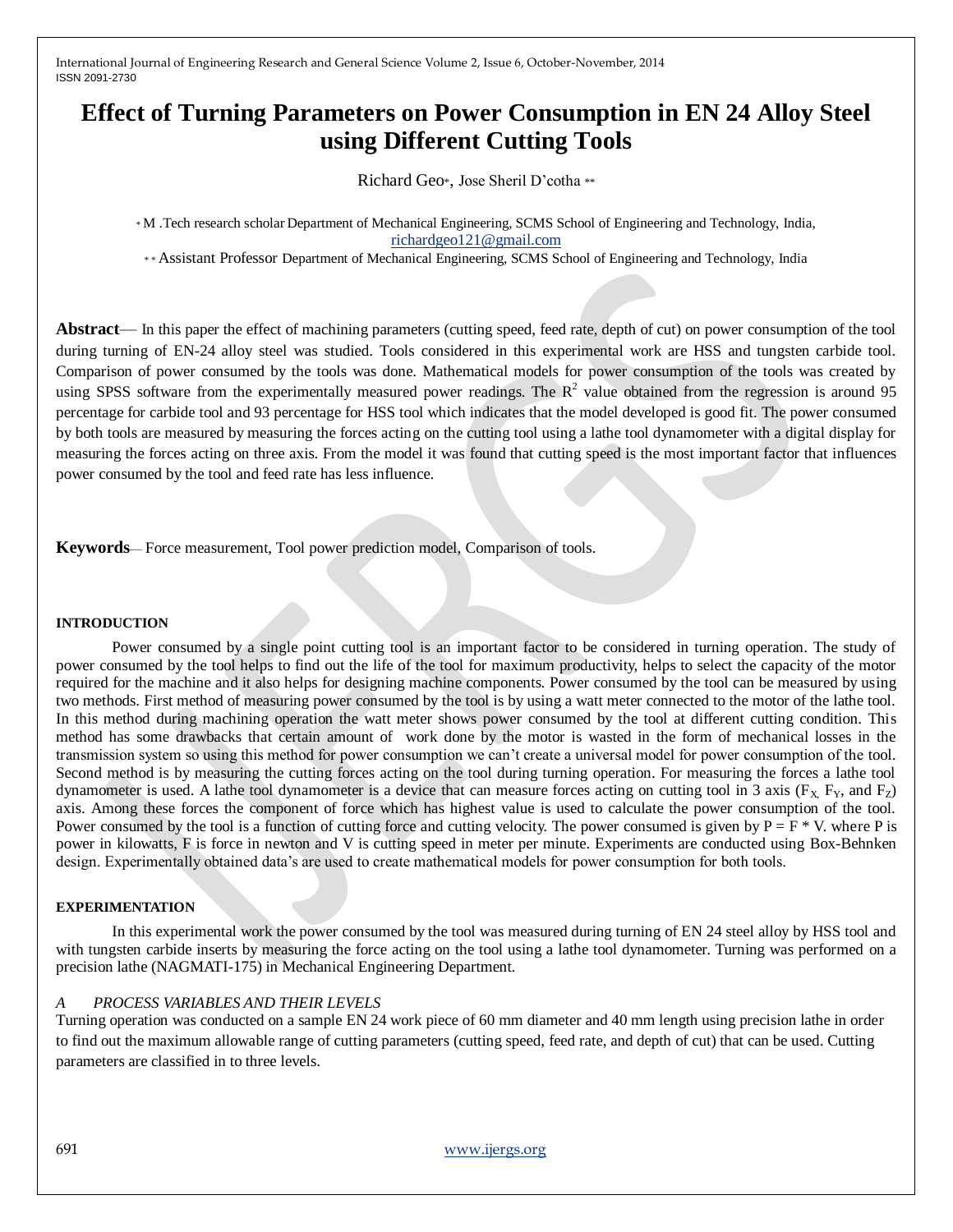| N <sub>O</sub> | <b>PARAMETERS</b>   | $\sim$ $\sim$<br><b>SYMBOLS</b> | LEVEL -1 LEVEL 0 LEVEL 1 |      |     |
|----------------|---------------------|---------------------------------|--------------------------|------|-----|
|                | Cutting speed (rpm) |                                 | 54                       | 135  | 215 |
|                | Feed rate(mm\rev)   |                                 |                          | 1.5  |     |
|                | Depth of cut (mm)   |                                 | 0.5                      | 0.75 |     |

Table: 1 Cutting parameters and their levels

## *B DESIGN OF EXPERIMENT*

Experiments have been carried out using Box-Behnken design which was found by devised by [George E. P. Box](http://en.wikipedia.org/wiki/George_E._P._Box) and Donald Behnken. The Box-Behnken design does not contain an embedded factorial design it is an independent quadratic design. In this design the treatment combinations are at the corners of the process space, face centre and at the body centre. These designs require 3 levels of each factor and are rotatable (or near rotatable). Compared to the central composite designs these designs have limited capability for orthogonal blocking [3].

|                         |                | Factorial combination |                  |
|-------------------------|----------------|-----------------------|------------------|
| SL. NO                  | (V)            | (F)                   | $\overline{(D)}$ |
| $\overline{1}$          | $\overline{0}$ | $\overline{0}$        | $-1$             |
| $\overline{2}$          | $\overline{0}$ | $\overline{0}$        | $\overline{1}$   |
| $\overline{3}$          | $\overline{0}$ | $-1$                  | $\overline{0}$   |
| $\overline{4}$          | $\overline{0}$ | $\overline{1}$        | $\overline{0}$   |
| $\overline{5}$          | $\overline{1}$ | $\overline{0}$        | $\overline{0}$   |
| $\overline{6}$          | $-1$           | $\overline{0}$        | $\overline{0}$   |
| $\overline{7}$          | $\overline{1}$ | $\overline{1}$        | $-1$             |
| $\overline{\mathbf{8}}$ | $-1$           | $\overline{1}$        | $-1$             |
| $\overline{9}$          | $\mathbf{1}$   | $-1$                  | $-1$             |
| 10                      | $-1$           | $-1$                  | $-1$             |
| $\overline{11}$         | $\overline{1}$ | $\overline{1}$        | $\overline{1}$   |
| $\overline{12}$         | $\overline{1}$ | $-1$                  | $\overline{1}$   |
| 13                      | $-1$           | $-1$                  | $\overline{1}$   |
| 14                      | $-1$           | $\overline{1}$        | $\overline{1}$   |
| $\overline{15}$         | $\overline{0}$ | $\overline{0}$        | $\overline{0}$   |

Table: 2 Factorial combinations

692 www.ijergs.org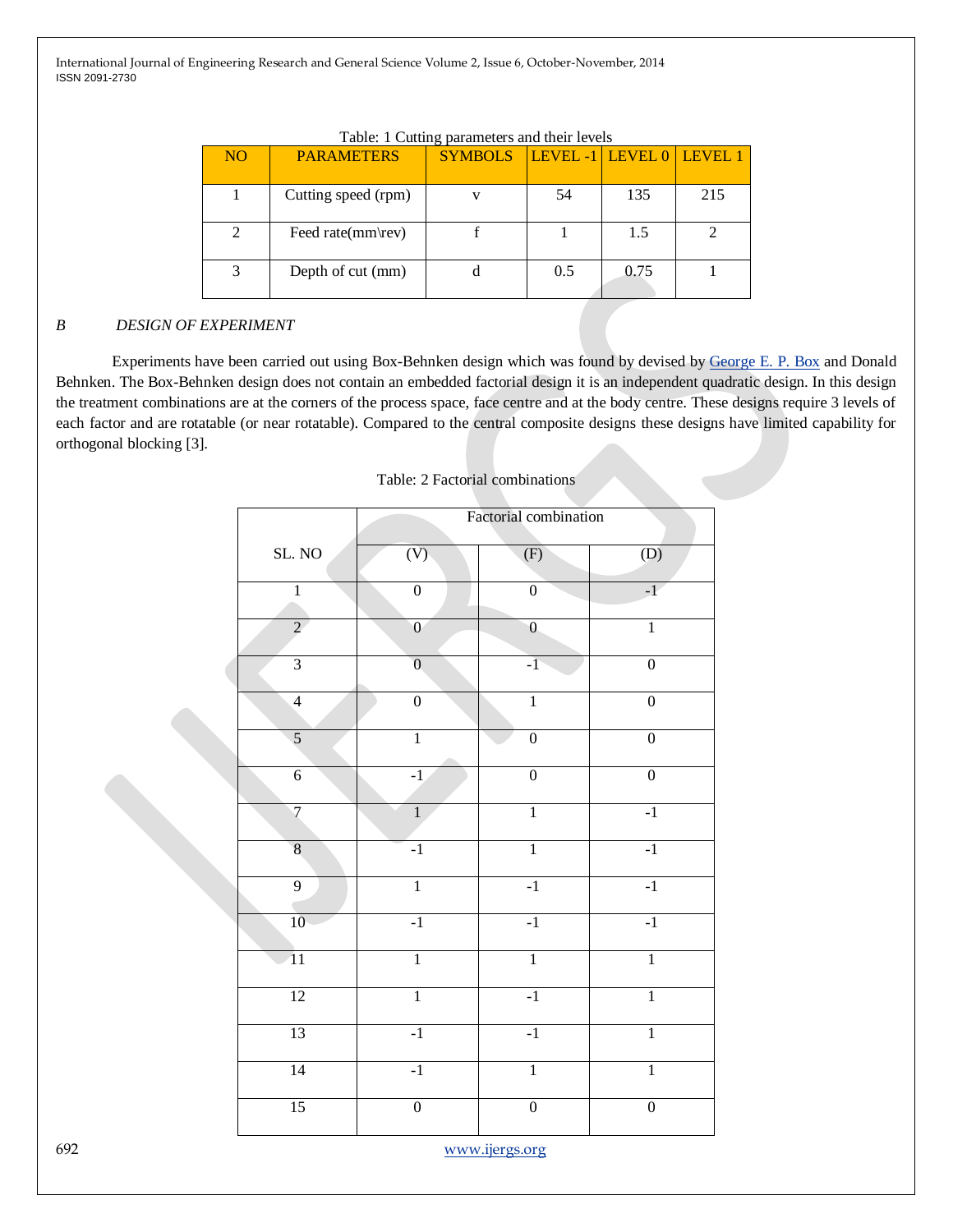## *C TOOL FORCE AND POWER CONSUMPTION MEASUREMENTS*

The forces acting on the tool is measured during turning of EN 24 steel alloy with HSS tool and tungsten carbide inserts using a lathe tool dynamometer with digital display unit. Among all forces main the main force is identified and is used to calculate the power required to perform the machining operation. Power is the function of main cutting force and the cutting velocity. The equation for the power is:  $P = F * V$ . Where P is the power in watt, V is the cutting speed in m/min and F is the main cutting force in N.

# *D CARBIDE TOOL FORCE AND POWER CONSUMPTION READINGS*

| Exp<br>N <sub>O</sub> | Cutting<br>speed(rpm) | Feed<br>rate(mm/rev) | Depth of<br>cut(mm) | Velocity<br>(m/min) | <b>MRR</b> | Force<br>Z(N) | Power<br>(KW) | Model<br>power(kw) | % Error    |
|-----------------------|-----------------------|----------------------|---------------------|---------------------|------------|---------------|---------------|--------------------|------------|
| $\mathbf{1}$          | 54                    | $\overline{2}$       | $\mathbf{1}$        | 10.1736             | 339.12     | 421.4         | 4.28715504    | 4.352              | 1.490004   |
| $\overline{2}$        | 54                    | $\overline{2}$       | 0.5                 | 10.1736             | 169.56     | 333.2         | 3.38984352    | 3.18               | $-6.59885$ |
| 3                     | 215                   | $\overline{c}$       | 0.5                 | 40.506              | 675.1      | 539           | 21.832734     | 22.661             | 3.655028   |
| $\overline{4}$        | 215                   | $\overline{2}$       | $\overline{1}$      | 40.506              | 1350.2     | 735           | 29.77191      | 23.833             | $-24.9189$ |
| 5                     | 54                    | $\overline{1}$       | $\mathbf{1}$        | 10.1736             | 169.56     | 343           | 3.4895448     | 3.138              | $-11.2028$ |
| 6                     | 54                    | 1                    | 0.5                 | 10.1736             | 84.78      | 264.6         | 2.69193456    | 2.1936             | $-22.7177$ |
| 7                     | 215                   | $\mathbf{1}$         | 0.5                 | 40.506              | 337.55     | 411.6         | 16.6722696    | 20.698             | 19.44985   |
| $\bf 8$               | 215                   | $\mathbf 1$          | $\mathbf{1}$        | 40.506              | 675.1      | 558.6         | 22.6266516    | 21.87              | $-3.45977$ |
| 9                     | 54                    | 1.5                  | 0.75                | 10.1736             | 190.755    | 372.4         | 3.78864864    | 2.7845             | $-36.0621$ |
| $10\,$                | 135                   | $\sqrt{2}$           | 0.75                | 25.434              | 635.85     | 480.2         | 12.2134068    | 13.567             | 9.9771     |
| 11                    | 135                   | 1.5                  | 0.5                 | 25.434              | 317.925    | 392           | 9.970128      | 11.9995            | 16.91214   |
| 12                    | 215                   | 1.5 <sub>1</sub>     | 0.75                | 40.506              | 759.4875   | 588           | 23.817528     | 22.2655            | $-6.97055$ |
| 13                    | 135                   | $\mathbf 1$          | 0.75                | 25.434              | 317.925    | 401.8         | 10.2193812    | 11.604             | 11.93225   |
| 14                    | 135                   | 1.5                  | $\mathbf{1}$        | 25.434              | 635.85     | 499.8         | 12.7119132    | 13.1715            | 3.489252   |

## Table 3 Carbide tool force and power consumption readings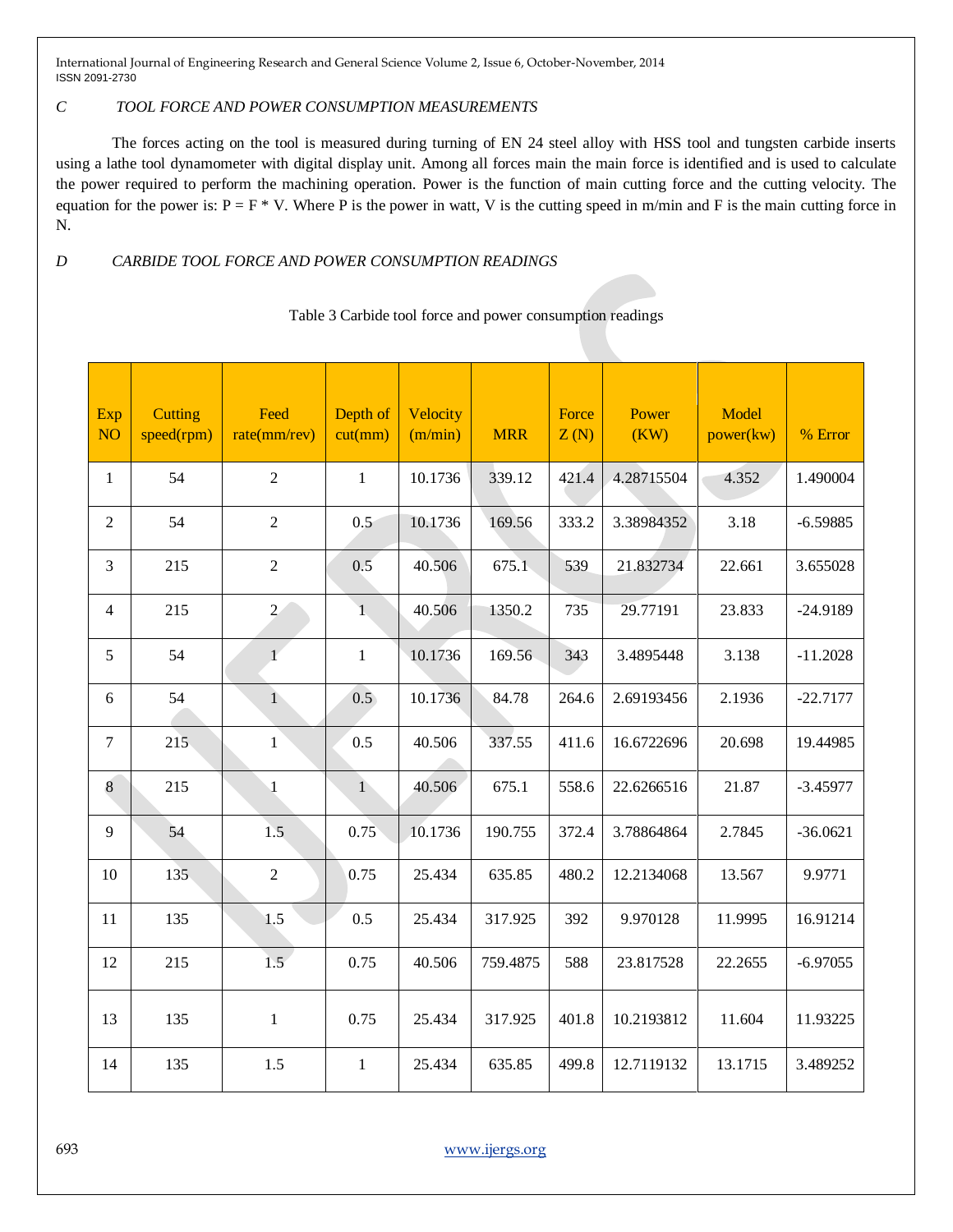|  | 25<br>133 | $\cdot$ $\cdot$ | $\Delta 34$<br>つく | 476.8875 | 460.6 | 11.7149004 | 12.5855 | 5.917481 |  |
|--|-----------|-----------------|-------------------|----------|-------|------------|---------|----------|--|
|  |           |                 |                   |          |       |            |         |          |  |



Figure No: 1 MRR vs. power consumption of carbide tool

The experimentally measured power consumption readings is used to plot the graph between material removal rate and power consumed by the tool. From the graph it was found that as the MRR increases power consumption values also increases. Thus it is noticed that the power consumed is a function of MRR and thus the value of MRR can be used to predict the value of power consumed.



Figure No: 2 RPM vs. power consumption of carbide tool

694 www.ijergs.org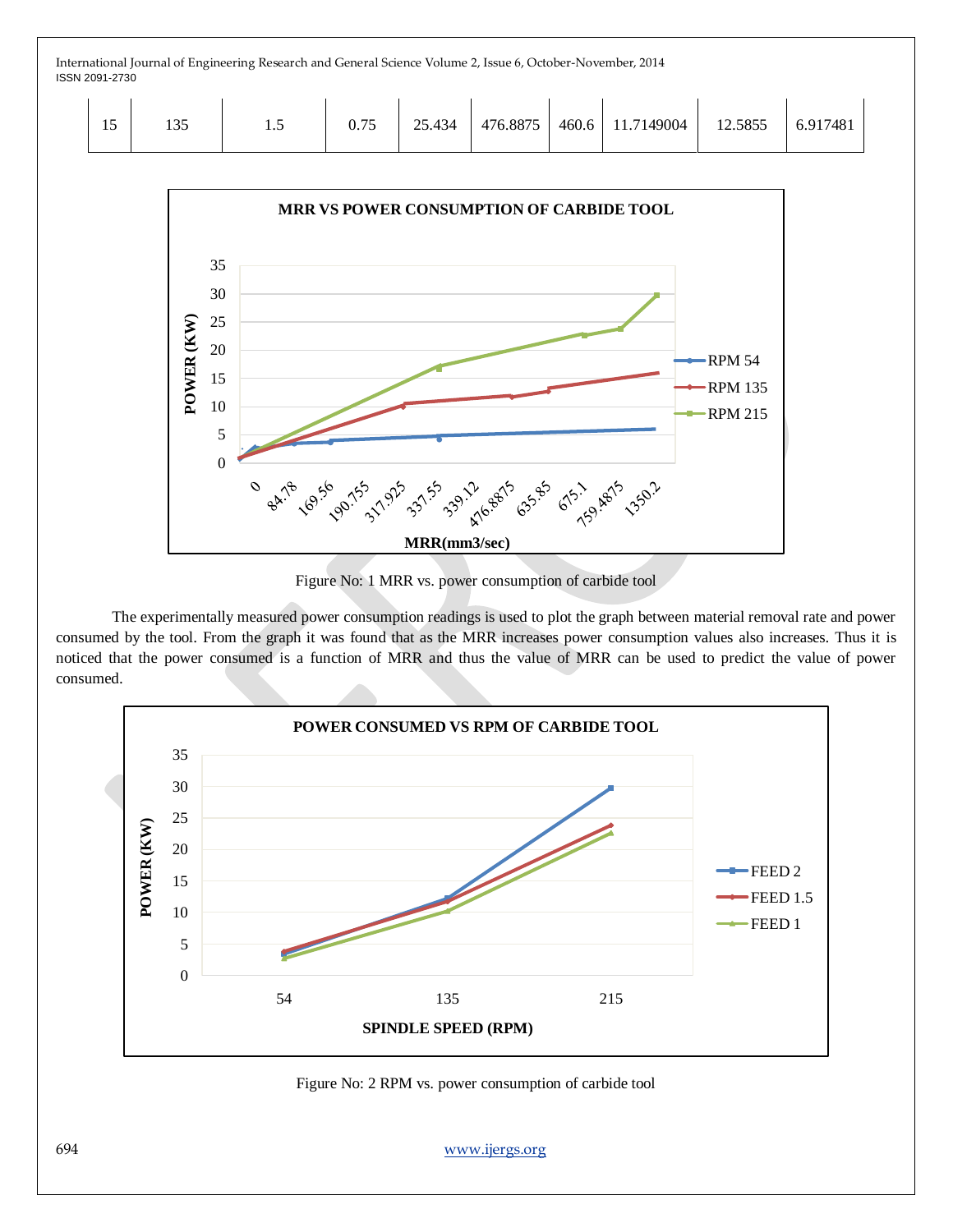The experimentally measured power consumed readings is used to plot power consumption vs rpm graph at three separate feed levels. Comparing the slop of lines of various feed parameters it was found that power consumed by the tool increases with increase in rpm. It was also found that at constant rpm highest power consumption was observed for highest value of feed rate.



Figure No: 3 Feed vs. power consumption of carbide tool

The experimentally measured power consumed readings is used to plot power consumed vs feed graph at three separate rpm levels. Comparing the slop of lines of various rpm parameters it was found that power consumed by tool increases with the increase in feed rate. It was also found that at constant feed rate highest power consumption was observed for highest value of rpm.



Figure No: 4 Depth of cut vs. power consumption of carbide tool

The experimentally measured power consumed readings is used to plot power consumed vs depth of cut graph at three separate rpm levels. Comparing the slop of lines of various rpm parameters it was found that power consumed by tool increases with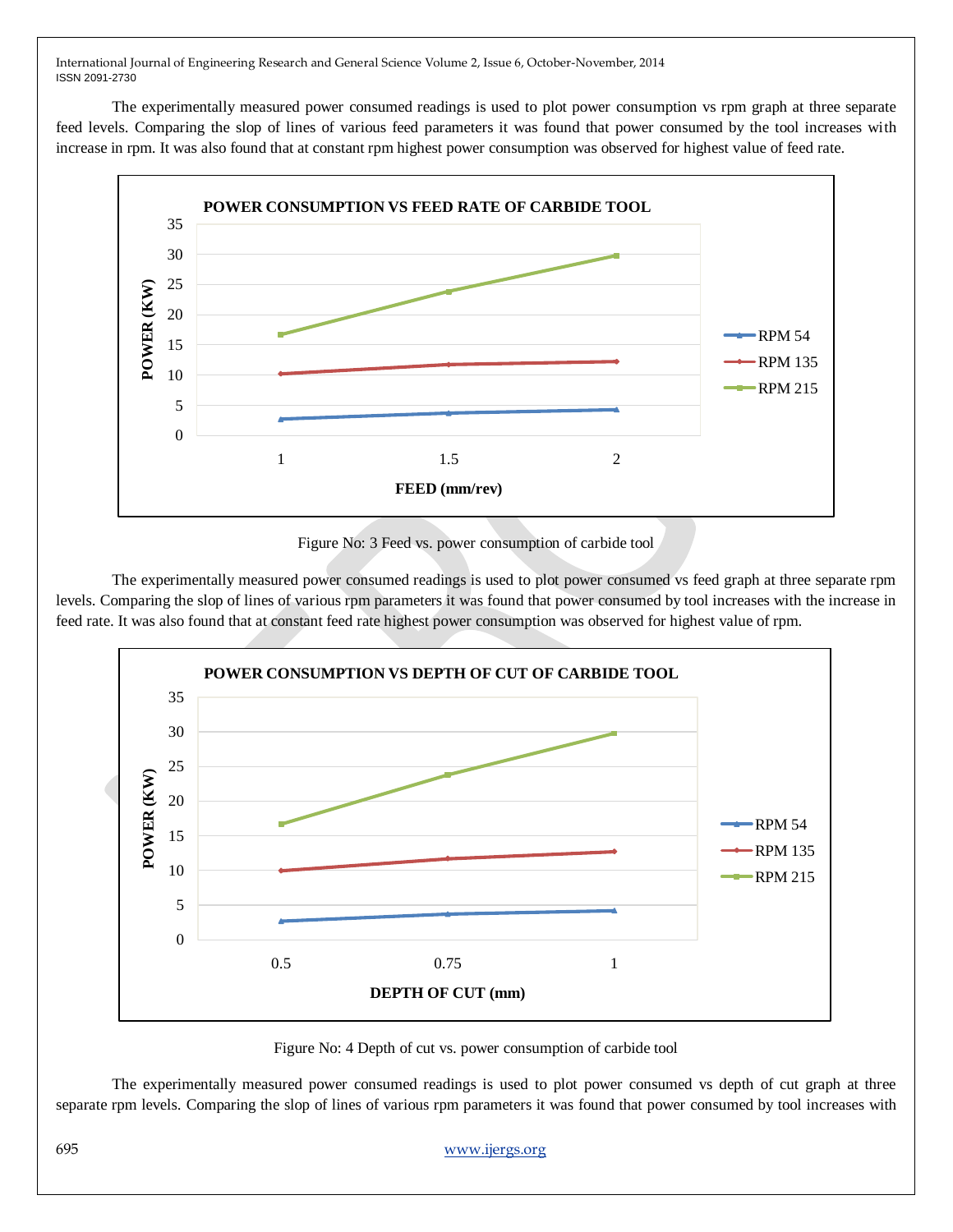the increase in depth of cut. It was also found that at constant depth of cut rate highest power consumption was observed for highest value of rpm.

Multiple regression analysis was conducted on experimentally measured power values using SPSS software. Mathematical models are developed in terms of machining parameters. The values of cutting parameters are substituted in the mathematical model and corresponding power values are noted. Percentage error was calculated using experimental values and model values in order to find out the variation.

## Table: 4 Regression analysis of Carbide tool power consumption

| <b>Model Summary</b> |      |          |                   |                               |
|----------------------|------|----------|-------------------|-------------------------------|
| Model                | ĸ    | R Square | Adjusted R Square | Std. Error of the<br>Estimate |
|                      | .976 | .953     | .940              | 2.11518922                    |

| <b>ANOVA</b> |            |                |    |             |        |      |
|--------------|------------|----------------|----|-------------|--------|------|
| Model        |            | Sum of Squares | df | Mean Square |        | Sig. |
|              | Regression | 1000.120       |    | 333.373     | 74.513 | .000 |
|              | Residual   | 49.214         | 11 | 4.474       |        |      |
|              | Total      | 1049.335       | 14 |             |        |      |

| <b>Coefficients</b> |                       |                                    |                              |      |          |      |
|---------------------|-----------------------|------------------------------------|------------------------------|------|----------|------|
| Model               |                       | <b>Unstandardized Coefficients</b> | Standardized<br>Coefficients | t    | Sig.     |      |
|                     |                       | $\mathbf{B}$                       | Std.<br>Error                | Beta |          |      |
|                     | (Constant)            | $-13.857$                          | 3.099                        |      | $-4.472$ | .001 |
|                     | Cutting<br>speed(rpm) | .121                               | .008                         | .947 | 14.507   | .000 |
|                     | Feed<br>rate(mm/rev)  | 3.159                              | 1.338                        | .154 | 2.361    | .038 |
|                     | Depth of cut(mm)      | 7.332                              | 2.676                        | .179 | 2.740    | .019 |

Multiple regression coefficient of the first order power prediction model is approximately 0.95 ( $R^2$  = 95%) indicates a good model fit. ANOVA was performed to find the statistical significance of process. ANOVA table also gives values of sum of squares, mean squares, degree of freedom and F values. Examination of t values in this table indicates that the variables, cutting speed, feed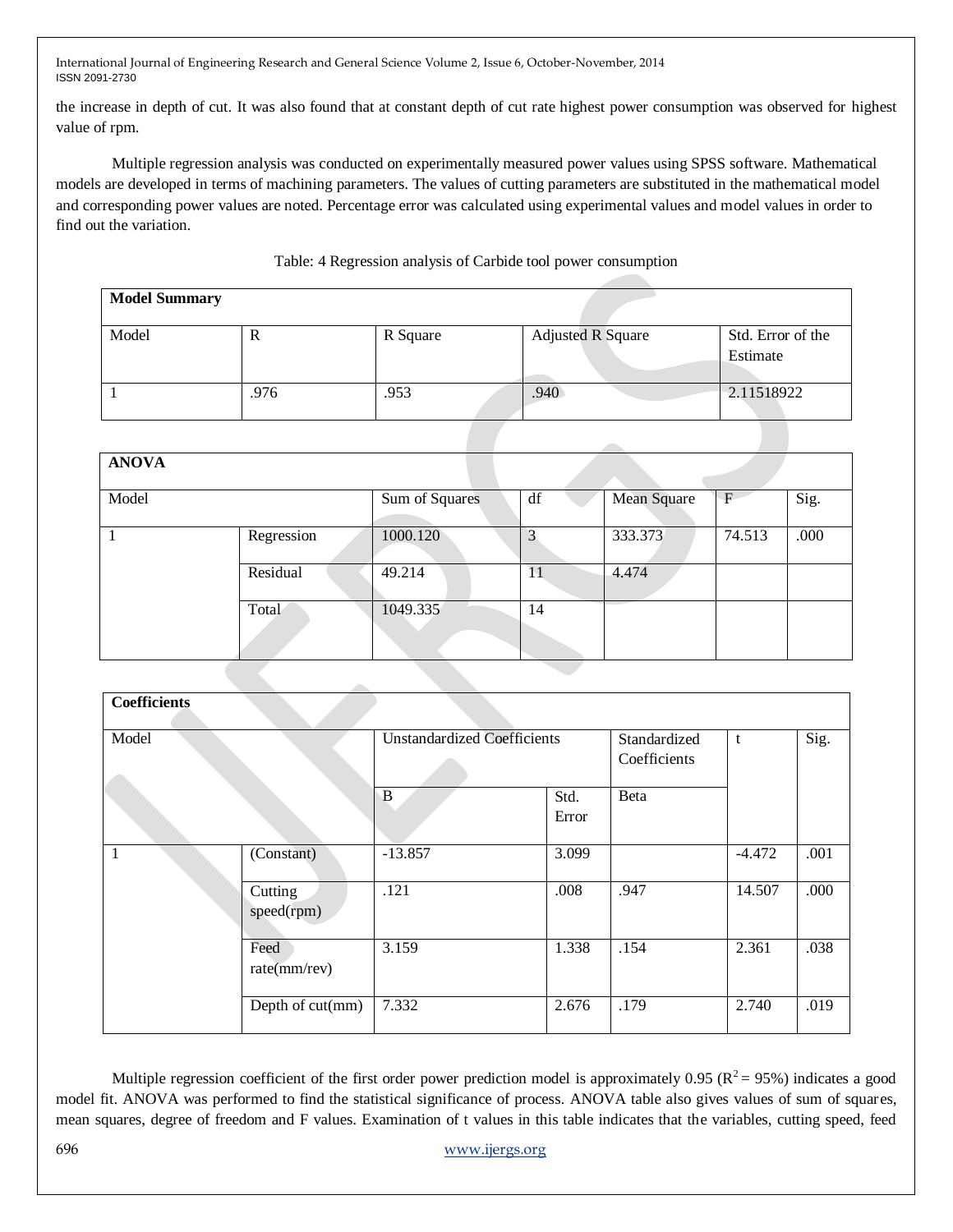rate, depth of cut are significant at 95% confidence level. From the result it was found that power consumed by carbide tool increases with increase in RPM, feed rate and depth of cut. However the most important factor that effects power consumed is cutting speed then second important factor is depth of cut followed by feed rate. The experimental results were used to develop the mathematical models.

Mathematical model of power consumed by carbide tool,

 $P_{CARBIDE} = -13.857-A*0.121+B*3.159+C*7.332$ 

Where  $A=$  RPM,  $B=$  Feed rate (mm\rev),  $C=$  Depth of cut (mm)

## *E HSS TOOL FORCE AND POWER CONSUMPTION READINGS*

Table No: 5 HSS tool force and power consumption readings

| Exp<br><b>NO</b> | Cutting<br>speed(rpm) | Feed<br>rate(mm/rev) | Depth of<br>cut(mm) | Force<br>Z(N) | Velocity<br>(m/min) | Power<br>(KW) | Model<br>power(KW) | <b>MRR</b> | % Error    |
|------------------|-----------------------|----------------------|---------------------|---------------|---------------------|---------------|--------------------|------------|------------|
| $\mathbf{1}$     | 54                    | $\overline{2}$       | $\mathbf{1}$        | 352.8         | 10.1736             | 3.589246      | 4.507              | 339.12     |            |
| $\mathfrak{2}$   | 54                    | $\overline{2}$       | 0.5                 | 284.2         | 10.1736             | 2.891337      | 2.615              | 169.56     | $-10.5674$ |
| 3                | 215                   | $\sqrt{2}$           | 0.5                 | 588           | 40.506              | 23.81753      | 20.647             | 675.1      | $-15.3559$ |
| $\overline{4}$   | 215                   | $\overline{c}$       | $\mathbf{1}$        | 803.6         | 40.506              | 32.55062      | 29.34              | 1350.2     | $-10.9428$ |
| 5                | 54                    | $\mathbf{1}$         | $\mathbf{1}$        | 303.8         | 10.1736             | 3.09074       | 2.856              | 169.56     | $-8.21918$ |
| 6                | 54                    | $\mathbf{1}$         | 0.5                 | 176.4         | 10.1736             | 1.794623      | 1.9648             | 84.78      | 8.661287   |
| $\tau$           | 215                   | $\mathbf{1}$         | 0.5                 | 352.8         | 40.506              | 14.29052      | 18.996             | 337.55     | 24.77092   |
| $8\,$            | 215                   | $\mathbf{1}$         | $\mathbf{1}$        | 637           | 40.506              | 25.80232      | 20.888             | 675.1      | $-23.527$  |
| 9                | 54                    | 1.5                  | 0.75                | 323.4         | 10.1736             | 3.290142      | 2.7355             | 190.755    | $-20.2757$ |
| 10               | 135                   | $\overline{2}$       | 0.75                | 509.6         | 25.434              | 12.96117      | 12.633             | 635.85     | $-2.59769$ |
| 11               | 135                   | 1.5                  | 0.5                 | 431.2         | 25.434              | 10.96714      | 10.8615            | 317.925    | $-0.97262$ |
| 12               | 215                   | 1.5                  | 0.75                | 588           | 40.506              | 23.81753      | 20.7675            | 759.4875   | $-14.6865$ |
| 13               | 135                   | $\mathbf{1}$         | 0.75                | 460.6         | 25.434              | 11.7149       | 10.982             | 317.925    | $-6.67365$ |
| 14               | 135                   | 1.5                  | $\mathbf{1}$        | 529.2         | 25.434              | 13.45967      | 12.7535            | 635.85     | $-5.53709$ |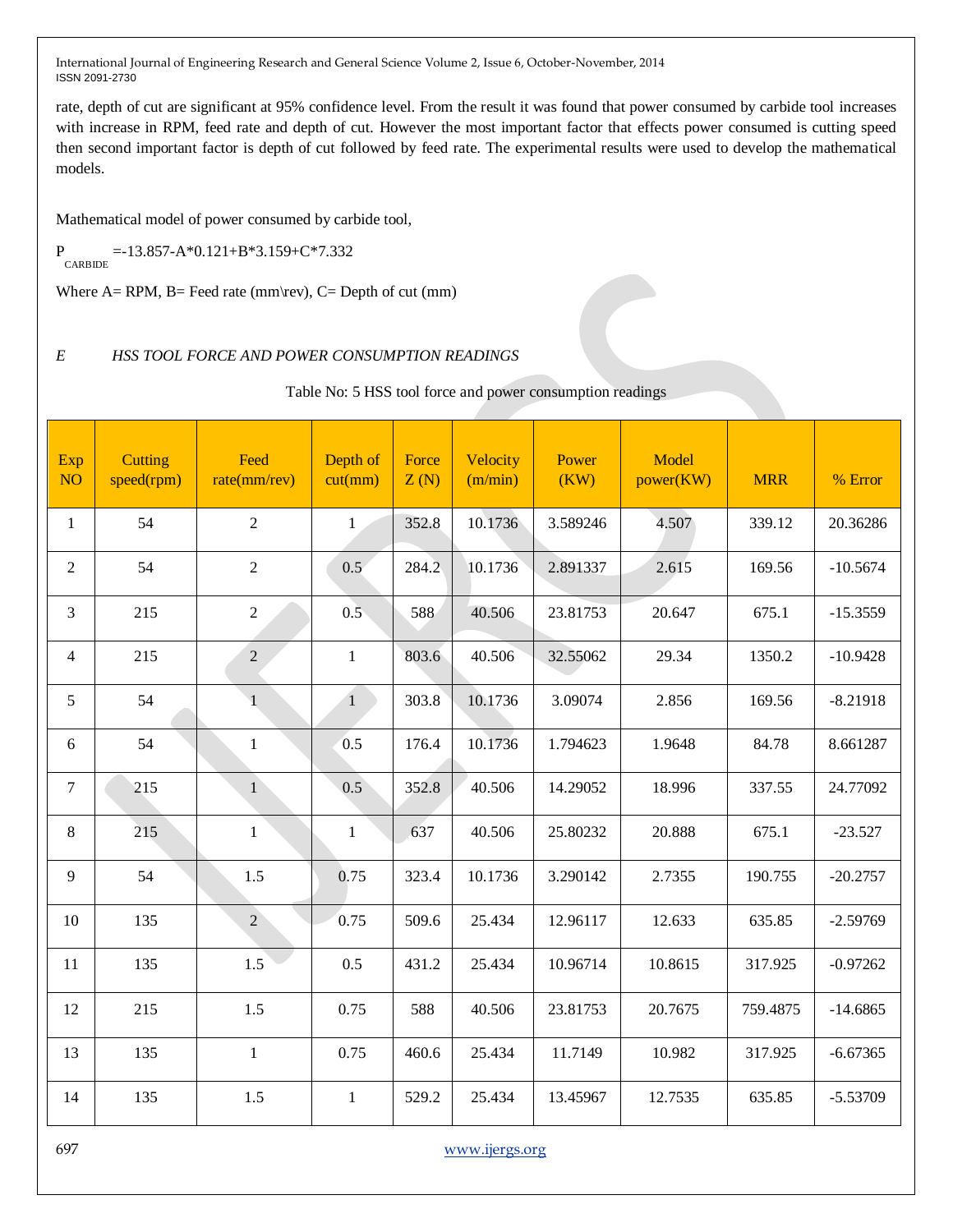| . .<br>$\overline{1}$ | 10 <sub>5</sub><br>$\overline{\phantom{a}}$ | $\cdot$ | $\overline{a}$<br>v. 1 J | 441 | 121<br>$\sim$<br>∠J.⊤J | .21639 | 1.8075<br>. | 4760075<br>0.8873 | 5.006191 |
|-----------------------|---------------------------------------------|---------|--------------------------|-----|------------------------|--------|-------------|-------------------|----------|
|-----------------------|---------------------------------------------|---------|--------------------------|-----|------------------------|--------|-------------|-------------------|----------|



Figure No: 5 MRR vs. power consumption of HSS tool

The experimentally measured power consumption readings is used to plot the graph between material removal rate and power consumed by the tool. From the graph it was found that as the MRR increases power consumption values also increases. Thus it is noticed that the power consumed is a function of MRR and thus the value of MRR can be used to predict the value of power consumed.



Figure No: 6 RPM vs. power consumption of HSS tool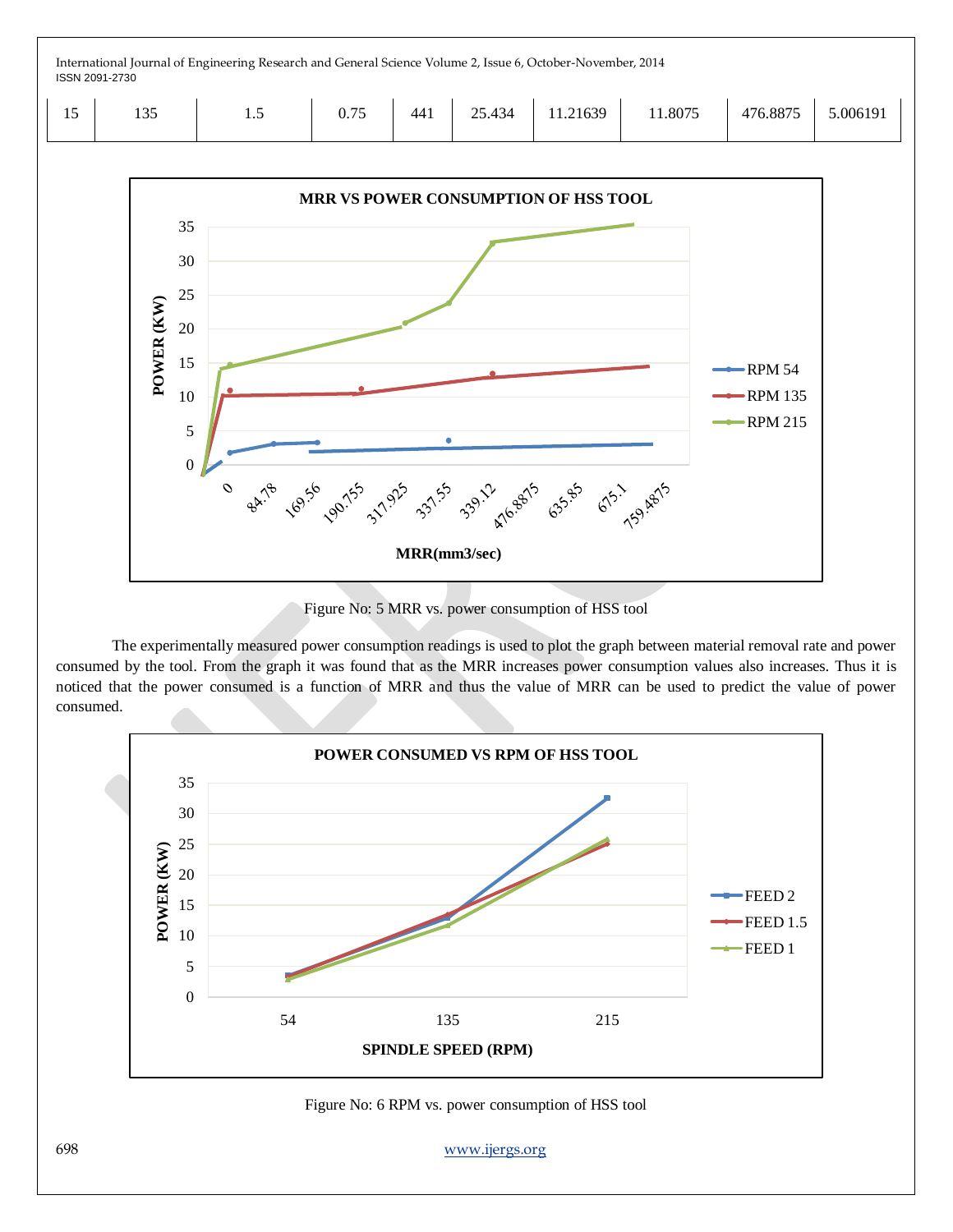The experimentally measured power consumed readings is used to plot power consumption vs rpm graph at three separate feed levels. Comparing the slop of lines of various feed parameters it was found that power consumed by the tool increases with increase in rpm. It was also found that at constant rpm highest power consumption was observed for highest value of feed rate.



Figure No: 7 Feed vs. power consumption of HSS tool

The experimentally measured power consumed readings is used to plot power consumed vs feed graph at three separate rpm levels. Comparing the slop of lines of various rpm parameters it was found that power consumed by tool increases with the increase in feed rate. It was also found that at constant feed rate highest power consumption was observed for highest value of rpm.



Figure No: 8 Depth of cut vs. power consumption of HSS tool

The experimentally measured power consumed readings is used to plot power consumed vs depth of cut graph at three separate rpm levels. Comparing the slop of lines of various rpm parameters it was found that power consumed by tool increases with the increase in depth of cut. It was also found that at constant depth of cut rate highest power consumption was observed for highest value of rpm.

Multiple regression analysis was conducted on experimentally measured power values using SPSS software. Mathematical models are developed in terms of machining parameters. The values of cutting parameters are substituted in the mathematical model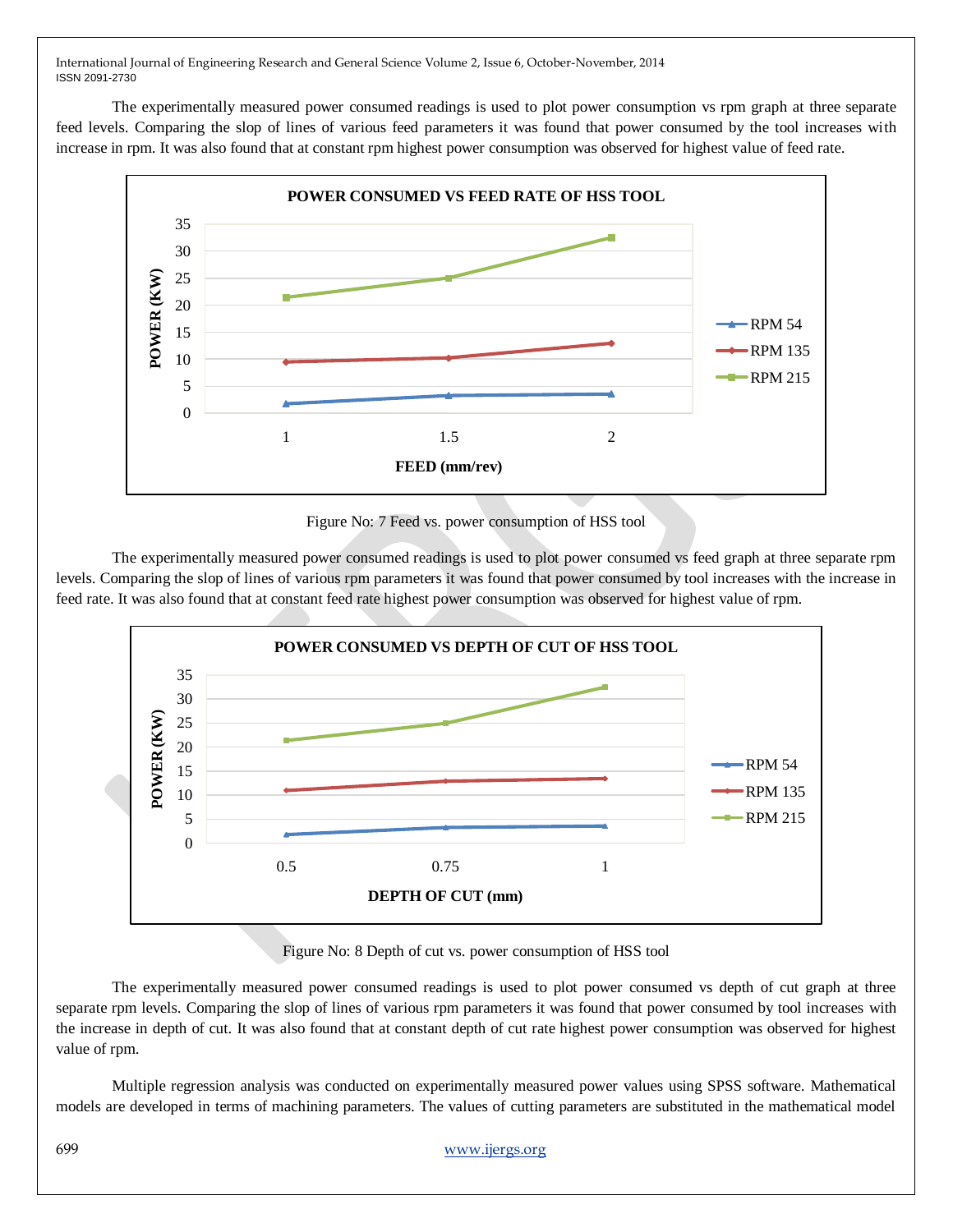and corresponding power values are noted. Percentage error was calculated using experimental values and model values in order to find out the variation.

Table No: 6 Regression analysis of HSS tool power consumption

| <b>Model Summary</b> |      |          |                          |                               |
|----------------------|------|----------|--------------------------|-------------------------------|
| Model                | R    | R Square | <b>Adjusted R Square</b> | Std. Error of the<br>Estimate |
|                      | .966 | .933     | .915                     | 2.8140226                     |

| <b>ANOVA</b> |            |                |    |             |        |      |
|--------------|------------|----------------|----|-------------|--------|------|
| Model        |            | Sum of Squares | df | Mean Square | F      | Sig. |
|              | Regression | 1212.680       | 3  | 404.227     | 51.047 | .000 |
|              | Residual   | 87.106         | 11 | 7.919       |        |      |
|              | Total      | 1299.786       | 14 |             |        |      |

| <b>Coefficients</b> |                    |                                    |               |                              |          |      |
|---------------------|--------------------|------------------------------------|---------------|------------------------------|----------|------|
| Model               |                    | <b>Unstandardized Coefficients</b> |               | Standardized<br>Coefficients | t        | Sig. |
|                     |                    | B                                  | Std.<br>Error | Beta                         |          |      |
|                     | (Constant)         | $-17.802$                          | 4.123         |                              | $-4.318$ | .001 |
|                     | Cutting speed(rpm) | .131                               | .011          | .926                         | 11.866   | .000 |
|                     | Feed rate(mm/rev)  | 3.823                              | 1.780         | .168                         | 2.148    | .055 |
|                     | Depth of cut(mm)   | 9.893                              | 3.559         | .217                         | 2.779    | .018 |

Multiple regression coefficient of the first order power prediction model is approximately 0.93 ( $\mathbb{R}^2$  = 93%) indicates a good model fit. ANOVA was performed to find the statistical significance of process. ANOVA table also gives values of sum of squares, mean squares, degree of freedom and F values. Examination of t values in this table indicates that the variables, cutting speed, feed rate, depth of cut are significant at 95% confidence level. From the result it was found that power consumed by HSS tool increases with increase in RPM, feed rate and depth of cut. However the most important factor that effects power consumed is cutting speed then second important factor is depth of cut followed by feed rate. The experimental results were used to develop the mathematical models.

Mathematical model of power consumed by HSS tool,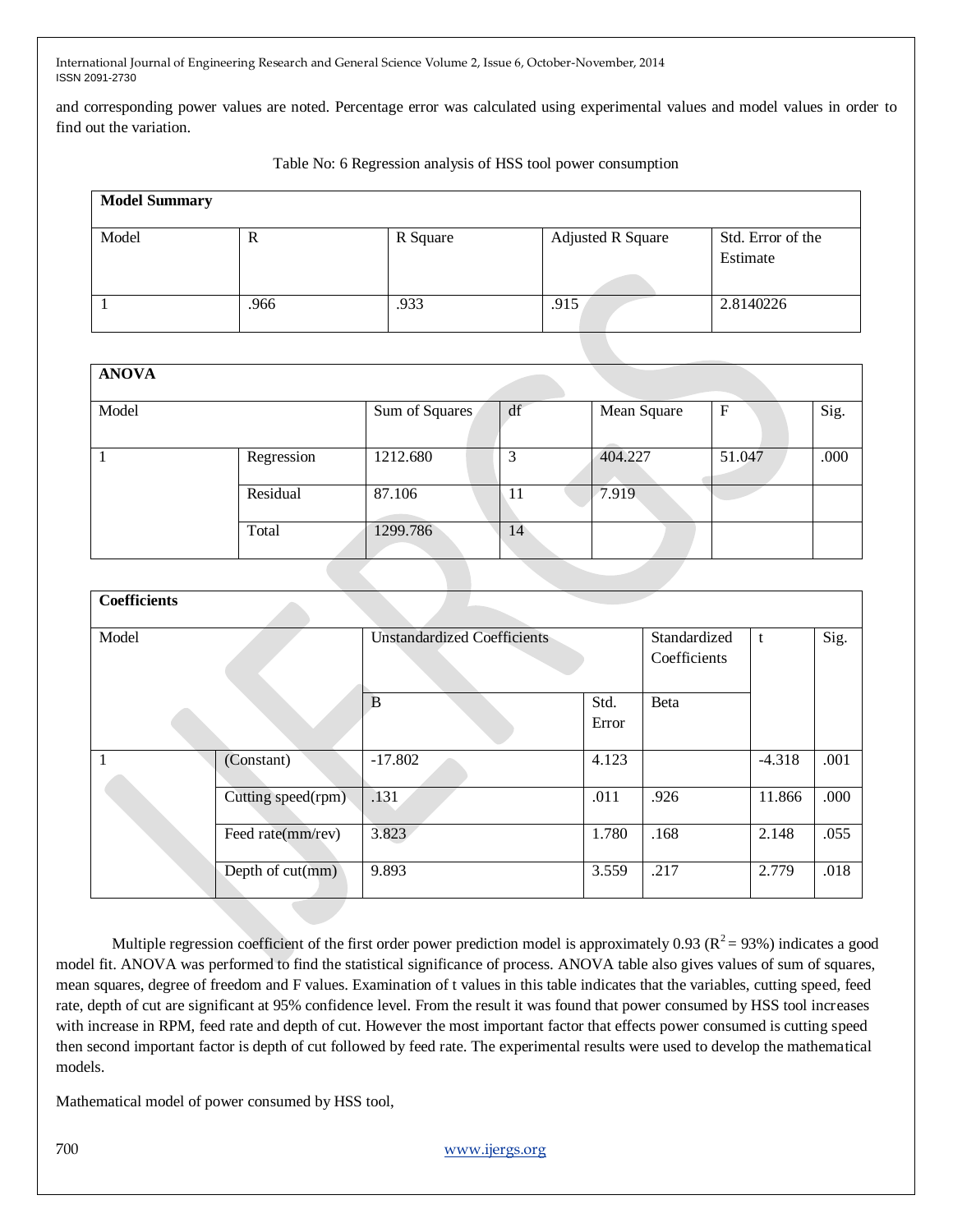$P_{HSS} = -17.802 - A*0.131 + B*3.823 + C*9.893$ 

Where  $A=$  RPM,  $B=$  Feed rate (mm\rev),  $C=$  Depth of cut (mm)



## *E COMPARISON OF POWER CONSUMED BY TOOLS*



From the graph it can be seen that the average power consumed is lower for carbide tool in comparison to HSS tool during turning of EN- 24 alloy steel. It can be seen that the average power consumed get affected mostly by cutting speed followed by depth of cut.

## **ACKNOWLEDGMENT**

The authors gratefully acknowledge the support provided by SCMS College who helped us for completing this work into a success.

## **CONCLUSION**

701 www.ijergs.org In this experimental work the power consumed by the HSS tool and tungsten carbide tool during turning of EN- 24 alloy steel was studied. Based on the experimental data mathematical models are developed by multiple regression model using SPSS software.